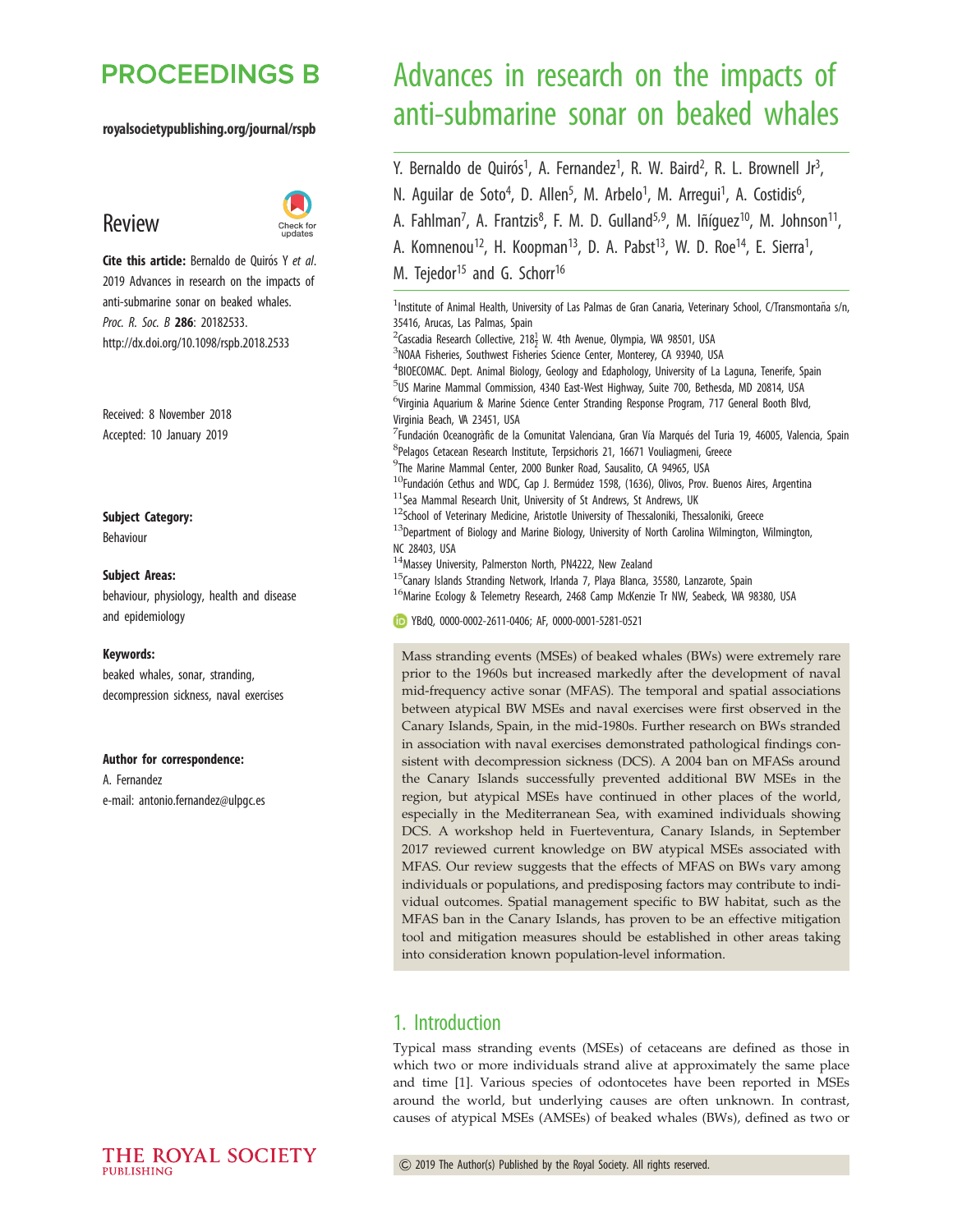more whales found within a 6-day period up to 74 km apart [2,3], are most often associated with sound [4].

The temporal and spatial association of Cuvier's BW (Ziphius cavirostris) MSEs with naval exercises was first identified in the Canary Islands in the late 1980s [5]. The link between MSEs and mid-frequency active sonar was more definitively established during a similar stranding event in Greece in 1996 and another in the Bahamas in 2000 [6].

Naval mid-frequency active sonar (MFAS) was developed in the 1950s to detect submarines, using frequencies of 8 KHz or higher [3,7]. However, the BW AMSEs, mainly of Cuvier's BWs, did not occur until MFAS shifted to lower frequency ranges of 4.5–5.5 kHz [8]. Mass strandings of BWs were extremely rare worldwide before the 1960s (15 reported cases involving five species), and none were AMSE, but between 1960 and 2004, 121 BW MSEs were reported [3] and the number of species involved increased. The first reported Cuvier's BW AMSEs occurred in France (Corsica), followed by others in Italy, USA and the Bahamas during the 1960s [3]. At least 37 of these events were AMSEs that involved three or more individuals and were either strongly correlated in time and space with naval activities, or occurred in naval training areas where US Navy and/or NATO fleets were based or operated [3,7]. All 121 MSEs occurred in the Northern Hemisphere and 61 involved Cuvier's BW [3]. This led us to focus on Cuvier's BWs for much of our recent research.

Fourteen BWs stranded in the Canary Islands (Spain) in September 2002 during a NATO naval exercise using MFAS. Necropsies performed on 10 whales demonstrated disseminated microvascular haemorrhages associated with widespread gas and fat emboli within blood vessels and vital organs, consistent with decompression-like sickness [9,10]. Decompression sickness (DCS) is a syndrome defined by a set of symptoms that reverse upon recompression. It is described in scuba divers as being caused by the formation of intra- and extra-vascular gas bubbles, when the tension of dissolved atmospheric gases exceeds the local absolute pressure [11]. Similar pathology was found in Cuvier's BW from five AMSEs associated with MFAS in the Mediterranean region [12].

Although Scholander suggested in 1940 that marine mammals may experience gas emboli following repeated breath-hold dives [13], it had generally been assumed that marine mammals have evolved anatomical, physiological and behavioural adaptations that prevent and/or mitigate gas emboli [14]. Thus the AMSE-associated pathology generated scientific controversy and was intensely discussed at a multidisciplinary workshop on beaked whales and military sonar in Baltimore, USA, in 2004 [6]. Over the last 15 years, researchers from various disciplines have investigated questions raised after the first observations consistent with DCS in BWs. While the collective knowledge of BW biology has increased, many new questions have been raised as additional insights were gained.

In September 2017 a workshop organized by the Institute of Animal Health of the University of Las Palmas de Gran Canaria was convened in Fuerteventura, Canary Islands, Spain to assess current knowledge on BWs and AMSEs. This workshop brought together 21 BW experts in different fields such as BW population assessments, behaviour, anatomy, physiology and pathology. This review summarizes the content discussed during the workshop, and focuses on questions posed regarding DCS and its role in recent AMSEs. Thus, we start by reviewing DCS findings in BWs, and then review

current knowledge of BW anatomy, physiology, diving behaviour and responses to sonar that may be relevant to AMSEs. We finish by reviewing the impact of AMSEs on beaked whales and mitigation measures to prevent AMSEs, and proposing future research directions.

# 2. What are the known diagnostic features of beaked whale strandings associated with naval exercises using mid-frequency active sonar?

To establish causes of death of stranded BWs, it had been recommended that detailed necropsies be performed on freshly dead individuals, regardless of potential association with MFAS, following standardized protocols [6,14]. This was achieved in Almeria (Spain) in 2006 and 2011, and Corfu (Greece) in 2011 [15,16]. The pathological findings in these events were similar to those previously described in the Canary Islands in 2002 [9], but with the development of new methodologies and protocols, the bubble gas composition was analysed, demonstrating that the gas came from nitrogen  $(N_2)$  saturated tissues, as in DCS [16]. This was revealed from a single beaked whale that stranded in temporal and spatial association with a military exercise, suggesting that single strandings could also result from MFAS use.

To date, epidemiological and pathological data from AMSEs in the Canary Islands (2002/2004), Almería (2006/ 2011), and Greece (2011/2014) suggest the following diagnostic features for gas and fat embolic syndrome in BWs stranded in association with naval exercises [9,17]:

- (1) individual or multiple animals stranded within hours or a few days of an exercise in good body condition;
- (2) food remnants in the first gastric compartment ranging from undigested food to squid beaks;
- (3) abundant gas bubbles widely distributed in veins (subcutaneous, mesenteric, portal, coronary, subarachnoid veins, etc.) composed primarily of  $N<sub>2</sub>$  in fresh carcasses;
- (4) gross subarachnoid and/or acoustic fat haemorrhages;
- (5) microscopic multi-organ gas and fat emboli associated with bronchopulmonary shock;
- (6) diffuse, mild to moderate, acute, monophasic myonecrosis (hyaline degeneration) with 'disintegration' of the interstitial connective tissue and related structures, including fat depots, and their replacement by amorphous hyaline material (degraded material) in fresh and well preserved carcasses; and
- (7) multi-organ microscopic haemorrhages of varying severity in lipid-rich tissues such as the central nervous system, spinal cord, and the coronary and kidney fat when present.

All the fresh Cuvier's BWs that mass stranded in the Canary Islands (2002/2004), Almería (2006/2011), and Greece (2011/2014) had these seven diagnostic features. However, individual BWs that stranded alone on the Canary Islands between 2002 and 2015 ( $n = 45$ ) beached with no correlation in space or time with MFAS. These individuals had one or more of the diagnostic features for gas and fat embolic syndrome in BWs stranded in association with MFAS exercises, but not all seven [9,17]. Death in these individuals was due to natural and human related causes, (ship collisions, foreign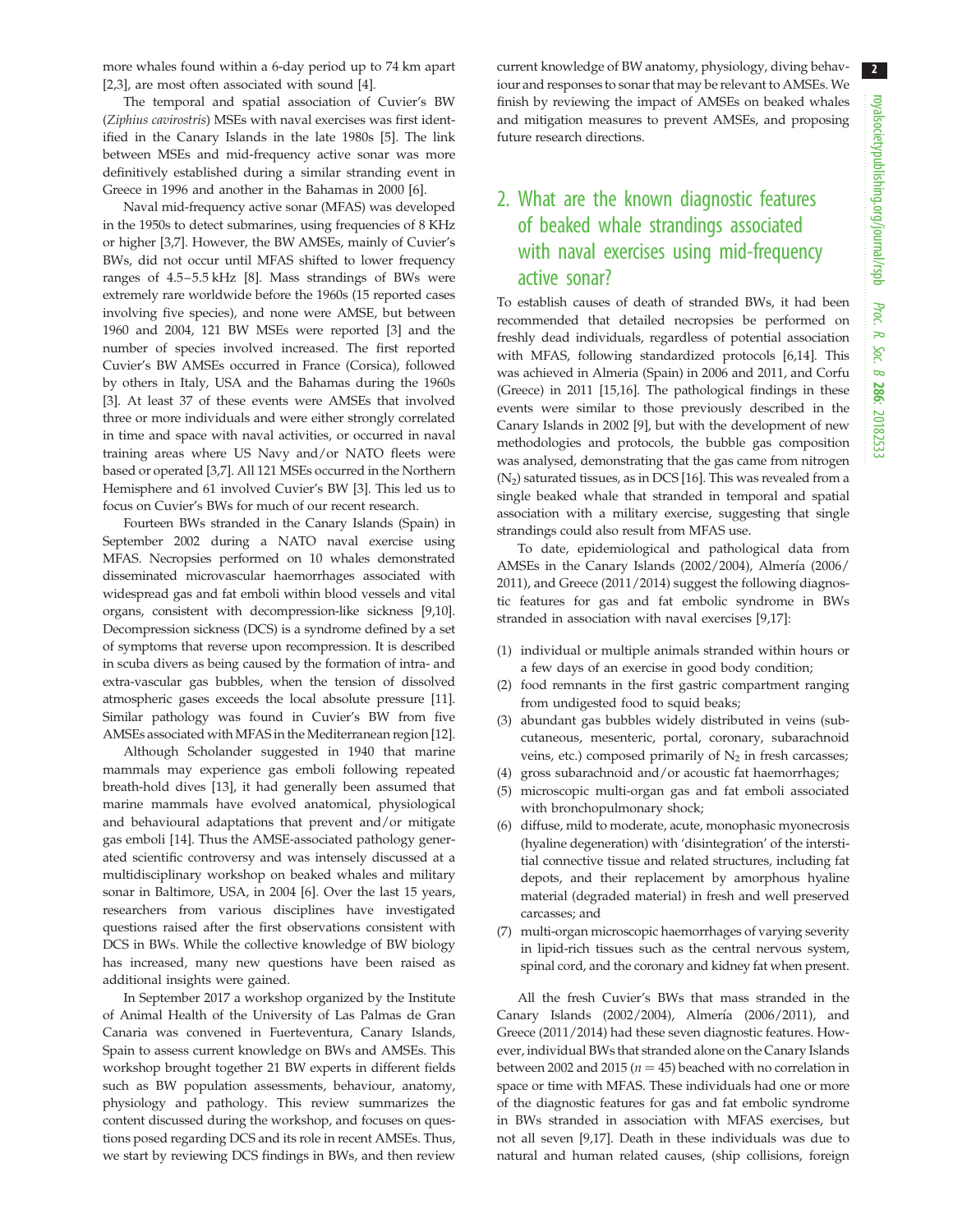body-associated pathology, and fisheries interactions) [18,19]. There was also a high prevalence of inflammation of the aorta and nematodes (Crassicauda sp.) in the kidneys of Cuvier's BWs that stranded individually [20], as well as those stranded in Almeria and Greece AMSEs (A. Fernández 2019, unpublished data).

# 3. Could many of the diagnostic features of beaked whales stranded in temporal and spatial association with naval exercises have been caused by the stranding event?

Pathological findings associated with stress-related capturemyopathy syndrome (CM), have been associated with the process of stranding [21]. In the AMSEs of BWs linked to sonar, 'disintegration' of the interstitial connective tissue and related structures was observed, in addition to the characteristic CM findings, which has only been described to date in BWs stranded in association with military exercises [17].

Fat embolism in humans has been associated with explosive DCS, together with dysbaric osteonecrosis, but has also been associated with bone fractures, and fat and soft tissue injury, diabetes, burns, pancreatitis [22,23]. Thus, a traumatic live beaching may cause or exacerbate fat embolism. However, the three animals found floating alive in the 2002 AMSE in the Canary Islands had fat emboli [9], as did four BWs that were found floating in a state of advanced decomposition in the 2004 Canary Islands event [24], the former animals demonstrating that fat emboli can occur prior to beaching.

Gas bubbles were also observed in floating BWs in the 2002 AMSE [9]. If beaching caused gas bubbles rather than decompression, gas bubbles should be observed in animals stranding alive unrelated to naval exercises. A study of freshly dead cetaceans did not find significant differences in the presence of gas bubbles in animals that beached alive compared with animals that were found floating offshore with absence of external signs indicative of prior stranding [25]. Stranding may exacerbate the presence of gas bubbles, but stranding itself has not been proven to cause large amounts of, or widely distributed, gas bubbles as in DCS cases. Thus, we do not know of any case of DCS that has been attributed to the stranding event alone.

## 4. Can gas bubbles be introduced during dissection? What is the composition of gas in bubbles?

Post-mortem studies in laboratory animals demonstrated that gas bubbles were not introduced into carcasses if an appropriate dissection protocol was followed [26]. Furthermore, post-mortem off-gassing was not relevant if the animal died after surfacing (decompression), and if large volumes of gas were found intravascularly in fresh animals dead after decompression, it was due to in vivo gas embolism.

Recent methodologies to sample, transport and analyse the constituents of intravascular gas bubbles have been developed [16] which distinguish gases produced by bacteria (e.g. clostridium) from gases produced during decompression [27,28].

# 5. Are there other indications of in vivo gas bubble formation in marine mammals or other diving animals? Are only beaked whales susceptible to decompression sickness?

Dysbaric osteonecrosis (DON) and liver cavities have been described in sperm whales (Physeter macrocephalus) and other cetacean species respectively [29,30]. DON is necrosis of bone caused by the blockage of blood vessels by a gas bubble, and is recognized in human divers [23]. Thus, DON is indirect evidence of in vivo gas bubble formation in marine mammals.

Ultrasound has been used to investigate intravascular gas bubbles in live marine mammals. Intravascular bubbles were not found in a trained common bottlenose dolphin (Tursiops truncatus) following repetitive shallow dives [31]. In contrast, gas bubbles were detected in kidneys and the hepatic portal vasculature of live-stranded short-beaked common and Atlantic white-sided dolphins (Delphinus delphis and Lagenorhynchus acutus), but not in live temporarily captured wild bottlenose dolphins [32]. Gas bubbles were observed in the brain of a single live California sea lion (Zalophus californianus), the cause of which was unknown [33].

Recently, pathological findings and gas composition analysis consistent with DCS were diagnosed in two Risso's dolphins (Grampus griseus), probably due to a stressful prey interaction [34] and individual predisposing factors similar to those described in human divers [35]. Clinical diagnosis of DCS has been demonstrated in live bycaught sea turtles showing symptoms that reversed upon recompression treatment [36].

### 6. How can decompression sickness occur in marine mammals?

Marine mammals were long considered protected from gas emboli and DCS symptoms. Some authors believed micro gas nuclei could not form in marine mammals given their anatomy and diving behaviour [37]. Additionally, alveolar collapse and perfusion matching would limit the amount of  $N_2$ taken up by the tissues, thereby reducing the risk of DCS [13]. Alveolar collapse at shallow depth via specialized respiratory anatomy has been proposed as the main mechanism that limits uptake of  $N_2$  in the tissues [13]. Cardiovascular changes associated with diving also alter gas exchange, and the blood and tissue  $N_2$  tension will depend on alveolar collapse depth, cardiac output, blood flow to each tissue [38], compartment size and nitrogen solubility. A novel hypothesis proposes that pulmonary ventilation-perfusion mismatch would allow marine vertebrates to selectively exchange gases, thereby minimizing  $N_2$  uptake while allowing  $O_2$  and  $CO_2$  exchange at depths above which the alveolae collapse [39].

Regardless of these adaptations, marine mammals may develop gas emboli under certain conditions [8,35]. Several mechanisms have been proposed to explain how sonar might lead to stranding and/or death of BWs including: (a) swimming away from the sound source into shallower waters and beaching, (b) a behavioural response disrupting their diving profile and resulting in nitrogen accumulation, bubble formation, and tissue damage, (c) physiological changes that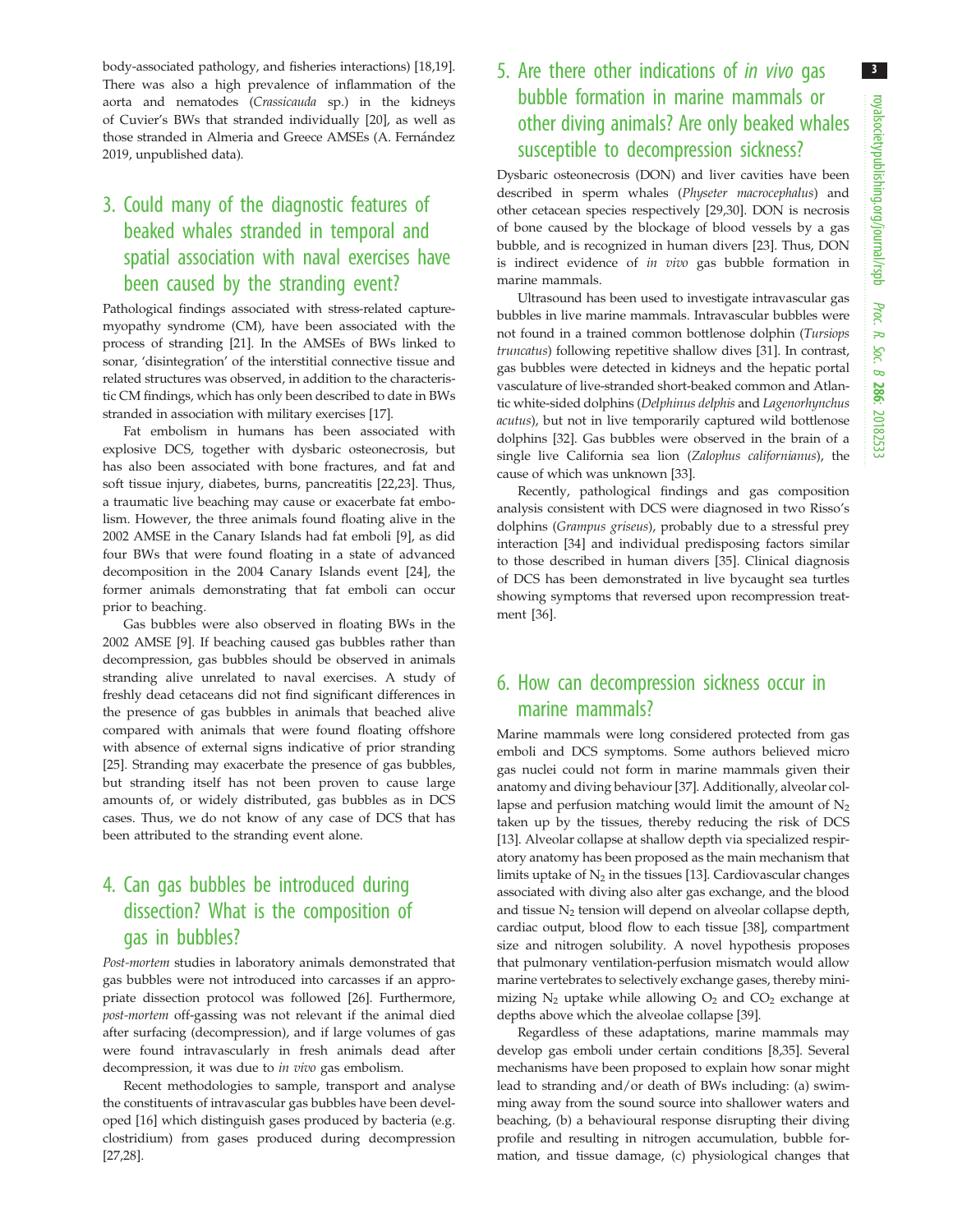secondarily result in nitrogen accumulation, bubble formation and tissue damage, or (d) direct damage of tissue by sound exposure [6]. Given the current scientific information, gas embolism following behavioural and physiological responses to sound is considered the most plausible explanation [40].

## 7. What parameters are involved in the beaked whales' management of  $N_2$ ?

#### (a) Alveolar collapse depth

Depth estimates for alveolar collapse differ widely among studies, with recent research suggesting that collapse occurs much deeper than initially thought [41,42]. Variations in the apparent alveolar collapse depth are caused by differences in experimental methods and inter- and intra-specific variations in lung size, diving lung volume, and structure of the respiratory system [43]. The alveolar collapse depthis affected by the compliance of different parts of the respiratory system, and the diving lung volume; a lower volume results in shallower alveolar collapse depth [41,43]. Initial dive lung volume can be voluntarily adjusted based on expected dive depth and duration [44].

Unfortunately, there are no empirical data on alveolar collapse for any BW species. The compliance of the trachea of True's BW (Mesoplodon mirus) has been investigated and is more rigid than the trachea of other odontocete species [45]. Thus alveolar collapse might occur at shallower depths in BWs, reducing  $N_2$  uptake during diving [45].

#### (b) Body compartments

The size of a body compartment affects the time taken to reach equilibrium after a change in pressure [46]. Body compartment sizes can be calculated from body composition analyses which describe body tissue types as a percentage of total body mass. True's, Blainville's (M. densirostris) and Sowerby's (M. bidens) BWs possess lower visceral mass (4.8%) and higher muscle mass (48.5%) compared with shallow divers (bottlenose dolphin and harbour porpoise, Phocoena phocoena: 14.7-15.8% viscera mass and 28.1-30.6% muscle mass), while integument (19.4%) and bone (9%) mass are similar [46]. Specific body compartment mass data for Cuvier's BW are absent for most compartments.

#### (i) Lung size

Recent studies have demonstrated that there are two groups of cetaceans differentiated by lung size: (1) short-duration, shallow divers (most dolphin and porpoise species), and (2) long-duration, deep divers (Physeteridae, Ziphiidae and Kogiidae) [43]. Relative lung mass to total body mass of True's, Blainville's and Sowerby's BWs is 1.4% compared with 3.4% for the bottlenose dolphin [46]. Diving respiratory volume of a sperm whale is  $28 \text{ ml kg}^{-1}$  compared with 40 ml  $kg^{-1}$  of the bottlenose dolphin [47].

#### (ii) Blood volume

Marine mammals can have as much as 3 times the blood volume, 1.5 times haemoglobin concentration and 10 times the myoglobin concentration of a human. Empirical measurements of blood volumes in cetaceans are complicated and there is only one measurement in a deep-diving species: the sperm whale [48]. Estimated total blood volume for dolphins and porpoises ranges from 7–14% of total body mass [49] compared with 12–20% of total body mass in deep divers: Total blood volume for True's, Blainville's and Sowerby's BWs is 14.8%, for short-finned pilot whale (Globicephala macrorhynchus) 12%, and for sperm whale 20.1% [48,50], while human blood volume is 7-8% of body weight [51].

#### (iii)) Muscle mass

Locomotor muscle mass in True's, Blainville's and Sowerby's BWs is around 50% of total body mass compared with 28–30% in shallower diving species [46]. Recent studies in deep-diving cetaceans suggest that they share muscle features such as large muscle fibres, high myoglobin content, low mitochondrial volume densities, intramyocyte lipid droplets and higher percentage of intramuscular adipose tissue [50,52]. Cuvier's BW present one of the largest fibre sizes for any marine mammal to date [52]. Mesoplodonts have one of the highest myoglobin concentration values reported for any mammal [46], and their muscle is composed primarily of fast, glycolytic fibres [50].

#### (c) Gas solubility

N2 solubility in most marine mammal tissues has not been determined, but advances have been made in understanding the lipid composition of, and  $N_2$  solubility in, blubber, acoustic fat and melon [53]. The blubber of most shallow-diving species is mainly composed of triacylglycerides with few or no wax esters  $(0-10\%)$ , while the blubber of deep divers contains wax esters in higher proportions, ranging from 62% in kogiids to over 99% in BWs. Wax esters have a higher  $N_2$ solubility [54]. In addition, the acoustic fats contain a mixture of waxes and triacylglycerols with short and branched chain fatty acids; in most species (including BWs) this composition leads to significantly higher nitrogen solubility in the acoustic tissues compared to the blubber [53].

### (d) Heart rate, cardiac output and compartment perfusion

A decreased heart rate in marine mammals during diving is a hallmark of the dive response, initially studied in captive pinnipeds [13]. This decrease, together with peripheral vasoconstriction, was suggested to regulate oxygen consumption by tissues and to limit  $N_2$  diffusion and distribution. However, changes in cardiac output may also cause increased DCS risk, and the overall effect is difficult to predict [55].

The recent development of heart rate data-loggers has enabled the study of heart rate in cetaceans diving voluntarily. Studies on short-duration and shallow-diving cetacean species swimming voluntarily showed a similar heart rate profile in response to diving [31,56,57], but also indicate that the dive response is less abrupt and more variable in voluntary divers. Porpoises can modulate bradycardia based on the planned dive duration, showing cognitive control of heart rate [58] and the exercise response (increased heart rate and vasodilation) can override the dive response, especially at high activity levels [56,59].

Stroke volume in bottlenose dolphins appears to change during exercise [60] and to decrease during static surface apnoea (A. Fahlman et al. 2019, unpublished observation). There are few studies on blood flow distribution during diving because of the technical difficulty and invasiveness of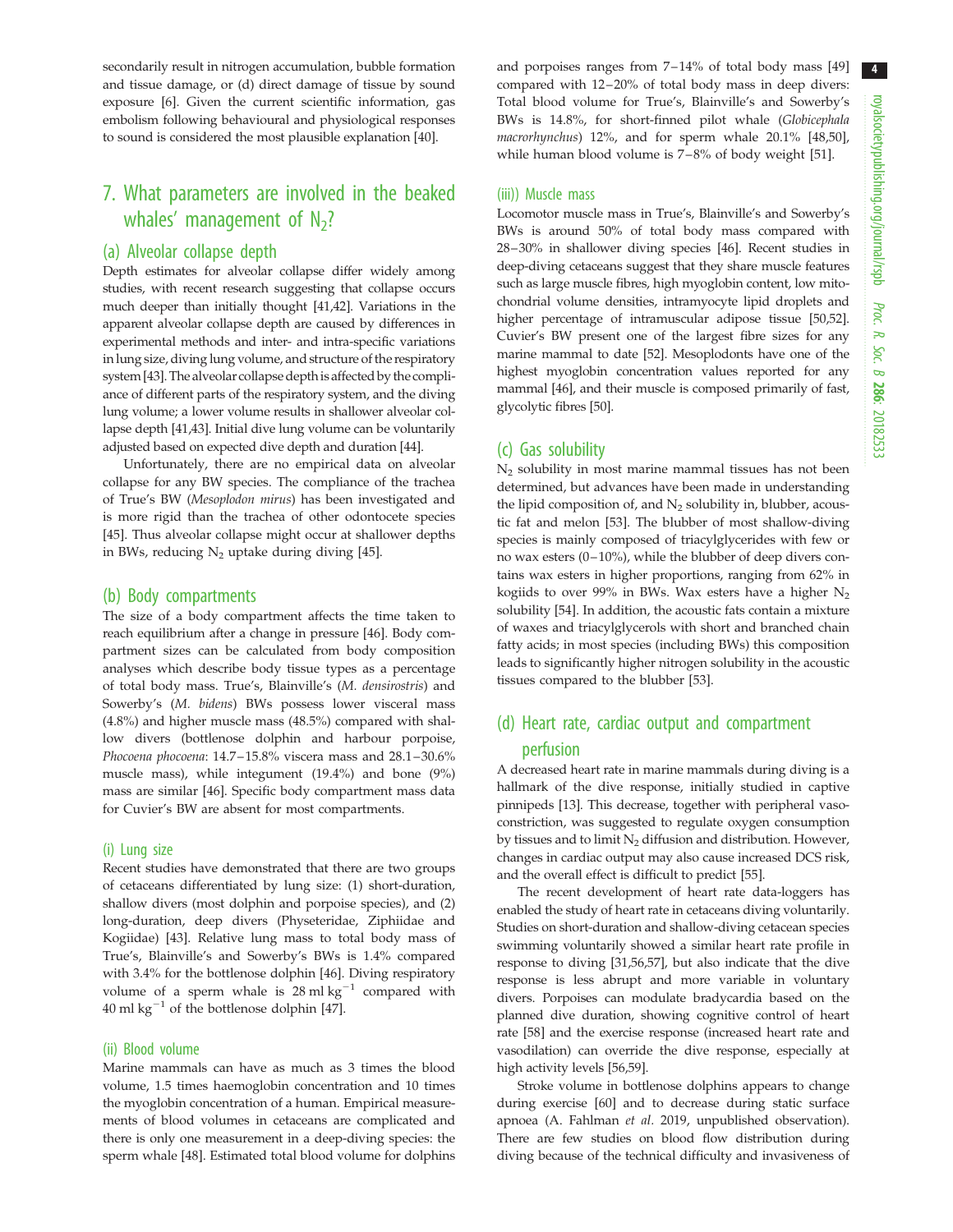current methods. Studies in restrained pinnipeds suggest a marked reduction in blood flow to all organs except the brain [61,62], although studies in trained and free diving seals suggest that muscle perfusion might be higher than previously thought from studies on forcibly submerged animals [63,64].

### 8. What is the normal diving behaviour of beaked whales?

Information on diving behaviour is available for Cuvier's, Blainville's and Baird's (Berardius bairdii) BWs, and northern bottlenose whales (Hyperoodon ampullatus). BWs dive deeper and longer than other cetaceans, often diving to more than 1000 m multiple times per day. In general, there is a tri-modal dive pattern composed of inter-respiration (i.e. ventilation) dives, long-duration and deep-foraging dives (typically greater than 400 m and 30 min), and shorter and shallower (intermediate) non-foraging dives that separate foraging dives, though there is considerable variation [65–68]. For deep foraging and intermediate dives, ascent rates are typically slower than descent rates [69]. The function of the intermediate dives is not fully understood, but may be related to some combination of digestion, processing of lactic acid, gas exchange and predator avoidance [38,70,71]. Recent studies suggest there is variability both within and between individuals and populations, indicating that foraging success may also play a role [67]. Deep-foraging dives occur during day and night at similar rates and to similar depths [71,72], suggesting that BWs target mostly prey that do not migrate vertically.

Where data on prey exist, Cuvier's BWs primarily forage on deep-water squid and fish in the lower mesopelagic and benthopelagic zones [73]. However, diet and foraging strategies probably vary significantly among species and regions. Despite long, deep dives, it has been estimated that BWs can dive within their aerobic dive limit, given their large oxygen stores and low metabolic rate [50]. However, BW could exceed their aerobic dive limit regularly during long, foraging, deep dives, and thus use intermediate dives to recover and process lactic acid [66].

# 9. What information is there on beaked whales' reaction to simulated sonar?

Short-term tags have been used to assess the response of BWs to simulated sonar or predator signals, with similar results found across species, though sample sizes are limited. Avoidance and/or termination of foraging efforts in four species have been documented, with some responses starting at very low received sound levels [68,74–76]. However, in the case of Cuvier's BWs in southern California, whales that had probably been regularly exposed to MFAS did not respond to more distant operational Navy MFAS at similar received levels [76], suggesting the context of the simulated source may be important.

# 10. What information is there on beaked whales' reaction to naval exercises where midfrequency active sonar was used?

To assess the behavioural response of BWs to operational Navy MFAS on a Navy training range in southern California, 16 dive reporting satellite tags were attached to Cuvier's BWs [77]. Animals were exposed to two different types of MFAS signal: mid-source level helicopter deployed sonar (217 dB re  $1 \mu Pa \ @ \ 1 \text{ m}$ ), and the ship-based sonar (235 dB re  $1 \mu Pa \ @ \$ 1 m) implicated in most stranding events to date [78]. Although there was variation in response, tagged whales generally increased their time between foraging dives in the presence of sonar, with foraging disruption increasing in duration as the distance to sonar decreased. Unexpectedly, tagged whales responded to ship and helicopter sonar at roughly the same distances, which, given the significantly different source levels, suggests that range to source, source type and/ or context may play a large role in response to sonar, at least within a population that is regularly exposed [77].

Large-scale passive acoustic recording arrays have also been used to study changes in vocal patterns of BWs around navy ranges. A cessation of clicking was documented in the presence of sonar, indicating a reduction in foraging effort and/or spatial displacement of whales [79,80].

# 11. Does the diving profile of beaked whales favour  $N_2$  accumulation?

Theoretical models can be used to predict  $N_2$  levels after a dive. However, the reliability of these models depends on the accuracy of the parameters used in their development, and many of these parameters are unknown or poorly understood for BWs so data from other marine mammal species and humans are used. Thus, results from such models should be interpreted cautiously, but are useful to determine which variables in a complex system are most likely to alter the risk of gas embolization. The models predict high-end dive  $N_2$  levels in BWs that would cause a high prevalence of DCS in terrestrial mammals [38,81]. However, none of the models have indicated that behavioural changes significantly increase the risk. Changes in behaviour in combination with variations in physiology are required to alter the risk [82].

## 12. Does the behavioural response pose an increased risk of suffering from decompression sickness?

Behavioural responses to MFAS vary among and within individuals [77], and with sound source and by regions (areas with more or less sonar use) [70,74,77]. Theoretical models agree that increasing the number of shallow avoidance dives (shallower than the depth of theoretical alveolar collapse) would increase DCS risk [70,81], while the interruption of a single foraging dive does not, if it is assumed that regular dives do not cause  $N_2$  super-saturation and are free of large bubbles [70]. However, some reported responses include BWs diving deeper and/or longer during sonar exposure, in addition to increased time in the upper 50 m of the water column [74,77].

A behavioural response to navy sonar, as described by DeRuiter et al. [76], in which the BW increased its fluke stroke frequency, probably results in an increase in metabolic rate, reducing the aerobic dive limit. Additionally, increased musculoskeletal activity has long been suggested to facilitate DCS by means of bubble formation through cavitation, decreasing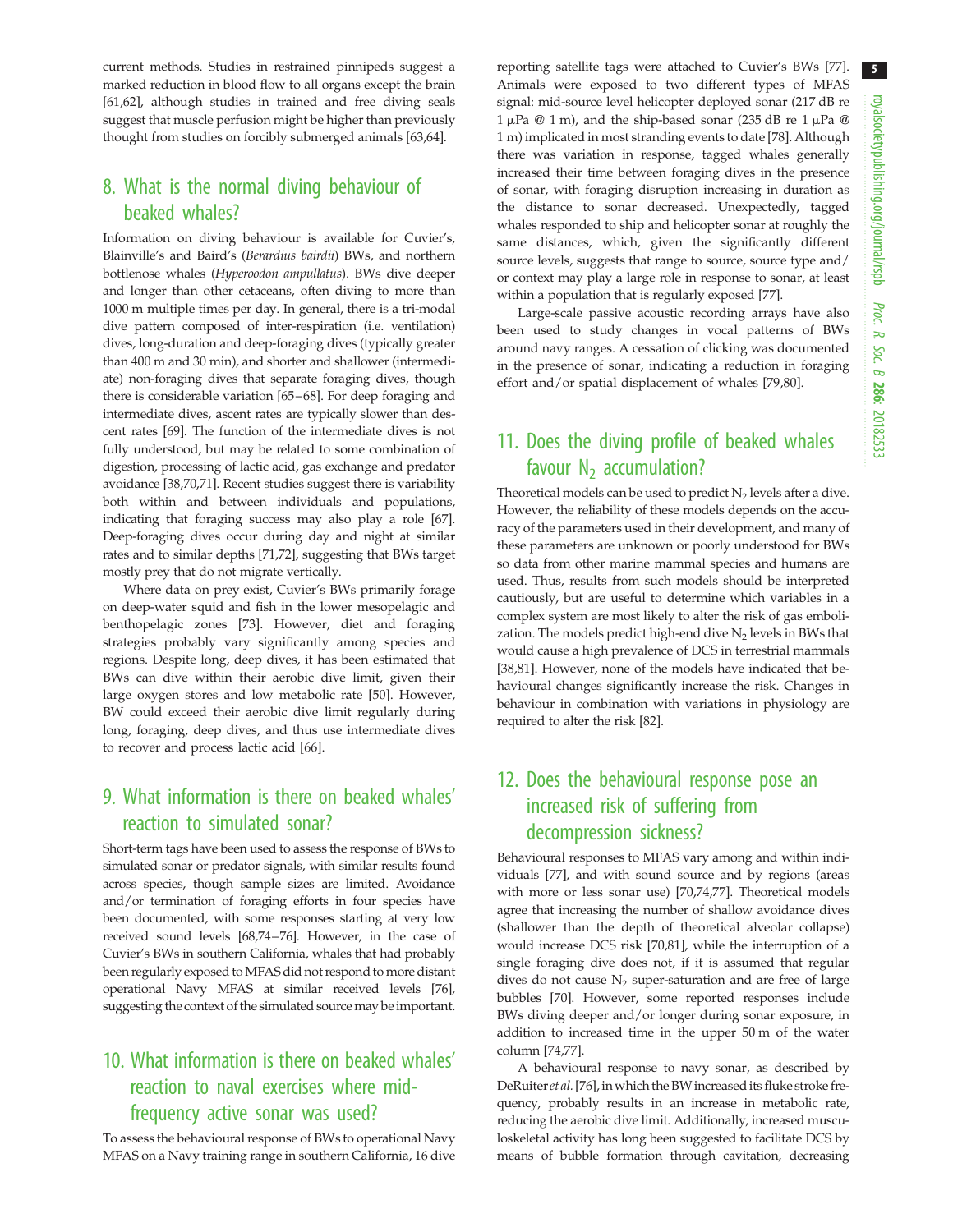hydrostatic pressure while increasing super-saturation in the muscle [83]. Moreover,  $CO<sub>2</sub>$  produced in the muscle while stroking might contribute to bubble formation and growth [84].

# 13. If under normal circumstances marine mammals do not suffer from decompression sickness, what triggers decompression sickness in atypical mass stranding events?

DCS in marine animals is rarely reported, and in the very different circumstances where it has been documented, one key condition was present: stress. Animals may respond to stressful situations by exhibiting the 'flight or fight response' with increased heart [85] and metabolic rates, often accompanied by fast movement away from the perceived stressor, or the 'freeze response' with decreased heart and metabolic rates [86]. There might be differences in how individuals and species react to similar stimuli, according to differences in physiology and experience [87].

The physiological changes experienced by BWs during MFAS exposure remain unknown and merit further investigation. However, the behavioural response described by DeRuiter et al. [76] and the live strandings of BWs associated with MFAS suggest that these animals are most likely to have experienced a 'flight or fight' response to escape the sonar. The flight response may override the dive response, as the exercise response can [56,59]. We suggest that if these changes are severe, they could drive the animals with individual risk factors to a non-reversible condition, leading to death. Since the physiological responses and health risk factors probably vary among individuals, this variability, and potential differences in exposure level, might explain why not all individuals in a local population strand or perish at the same time and location, as in typical mass strandings.

### 14. What is the impact on populations?

While the number of BW MSEs known or thought to have resulted from exposure to MFAS is relatively small, it is important to note that there have been repeated AMSEs in very localized areas [3,7,12], and cryptic mortality probably also occurs [88]. Anthropogenic mortalities may have a significant negative effect on BW populations for several reasons, including high site fidelity for some populations [89–91], low reproductive rates [92] and/or disruption of social structure. The social behaviour of BWs is poorly known and appears to be different from other odontocetes [93].

Resident populations of BWs might have suffered declines in areas where recurring sonar deployment occurs: off Japan, Hawaii, southern California, Puerto Rico, the Bahamas, the Canary Islands, Greece and Italy. However, there is no way to assess population trends because no pre-sonar BWs population data exist for these regions. Off AUTEC, in the Bahamas, where Blainville's BWs are regularly exposed to MFAS, they appear to have lower reproductive rates than a nearby population off Abaco [91,94]. BWs repeatedly exposed to MFAS may suffer other adverse consequences such as lower survival rates although this has not been documented. If exposure to sonar does generally increase the time between

foraging dives, this effect alone may result in at least a short-term decrease in fitness [77].

### 15. What can be done to monitor and mitigate the effects of mid-frequency active sonar?

The European Parliament urged its member states 'to adopt a moratorium on the deployment of high-intensity active naval sonars until a global assessment of their cumulative environmental impact on marine mammals, fish and other marine life has been completed' [95]. However, this was a nonbinding resolution, and the Spanish government was the only member to adopt this recommendation, and only around the Canary Islands from 2004. Since the moratorium started, no AMSEs have occurred in the Canaries, providing strong evidence of the efficacy of this mitigation measure [96]. Meanwhile, AMSEs coincident with MFAS use have continued in areas identified as prime habitat for Cuvier's BWs [12].

Given that MFAS is used by many nations, it is important to find ways to mitigate its impact. If the likelihood or degree of an individual's response to MFAS depends, in part, on its prior exposure history, one option to mitigate acute effects of MFAS exposure on BWs would be to restrict use to areas where training and testing are already regularly (e.g. multiple times a year) undertaken with no associated AMSEs, and prohibiting use in areas where AMSEs have previously occurred, or BW populations are known or suspected to occur, and where MFAS is rarely or never used. Areas where MFAS is regularly deployed should be considered a high priority for long-term monitoring to study possible sub-lethal impacts of acoustic disturbance. Results should be compared with data from sonar-free populations.

### 16. Future research directions

Although knowledge about BW biology and AMSEs has increased dramatically since the workshop in 2004 [6], we suggest additional research is needed in the following areas:

- Anatomy: Alveolar collapse depth, vascular anatomy studies on blood circulation and tissue perfusion [97] for any BW species, body compartment measurements for Cuvier's BW.
- Physiology: New technology to measure blood chemistry, heart rate, stroke volume, cardiac output and blood flow in diving cetaceans. Determine how pressure affects gas exchange and  $N_2$  solubility in marine mammal tissues, and BW metabolic rate.
- Pathology: Distribution of gas bubbles in diving marine mammals, aetiology and pathogenesis of fat emboli, individual health factors predisposing to DCS, whether repetitive sonar exposure causes cumulative effects and other anthropogenic cumulative impacts.
- Ecology: BW social structure, population dynamics and life-history parameters (e.g. adult length, body condition, age at first reproduction, calving intervals, calf survivorship) by continuation of the few long-term population studies on BWs.
- Behaviour: New or continuing studies on populations of BWs that have not been exposed to MFAS to better understand aspects of their normal behaviour, and longer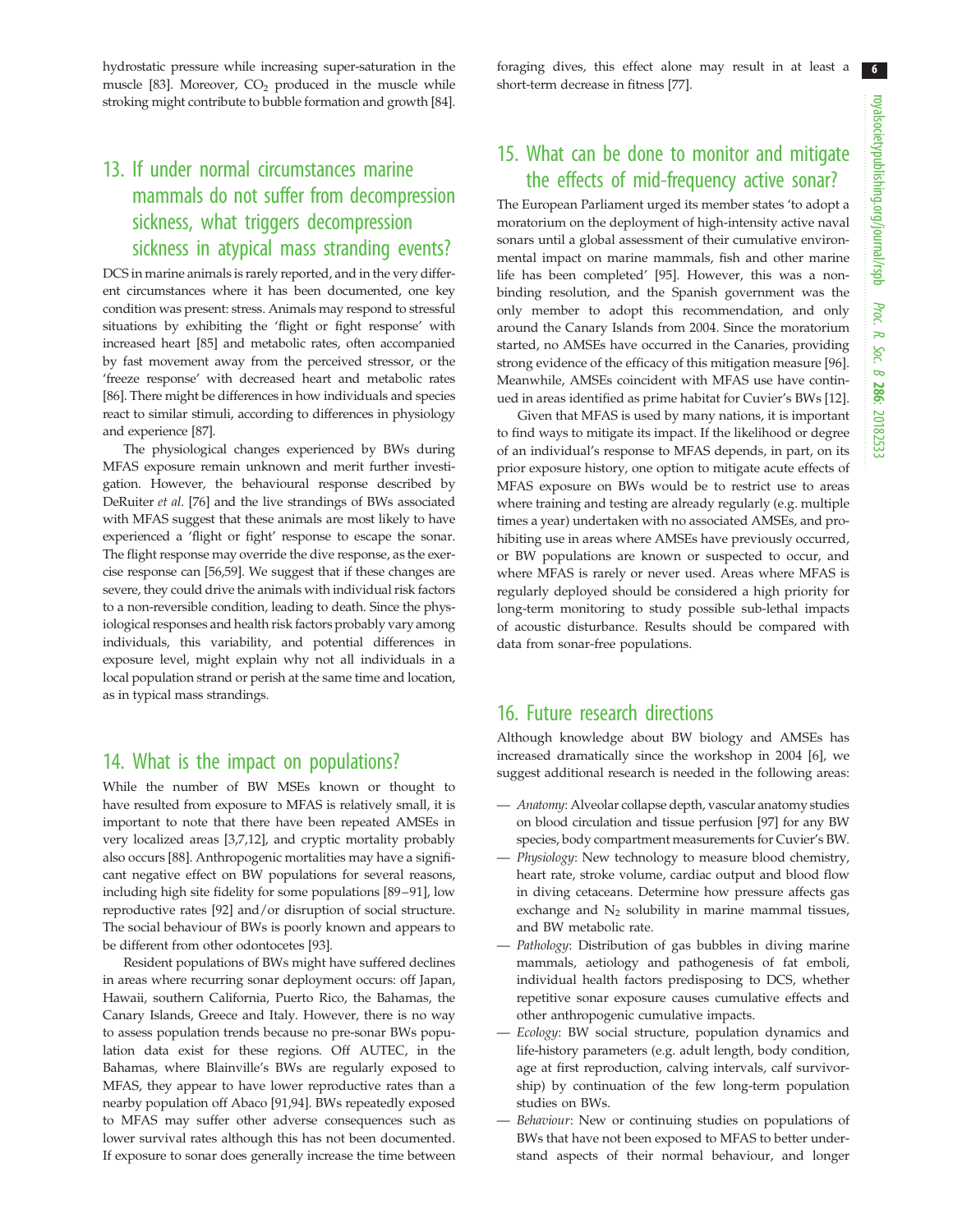durations of behavioural data to better define the range of normal behaviour.

— Technology development: Many of the above research directions require new technology to monitor free-ranging whales.

### 17. Conclusion

Atypical BW MSEs continue to occur in some areas (i.e. Mediterranean Sea) but not at other sites where naval training has been frequent or is banned (e.g. Bahamas and Canary Islands, respectively). BW AMSEs mainly involve Cuvier's BW with a few individual mesoplodonts. This might suggest that the effects of MFAS on BWs are strongest on Cuvier's BW, but other factors including individual experience probably play a role. We hypothesize that BWs that are not routinely exposed to MFAS display stronger behavioural and physiological responses to sonar. The effects of repeated exposures and deaths on BW populations remain unknown due to the lack of data on abundance trends, life history, social structure and behaviour. Nonetheless, the removal of dozens of individuals from local populations that tend to be small is likely to be detrimental, and any effects of DCS have clear impacts on the welfare of the individual BW. From this review, we suggest that the effects of sonar on BWs vary individually, and maybe among species, although there are clear commonalities. In some individuals, the response to sonar may disrupt nitrogen regulation leading to gas and fat embolic syndrome. Additionally, as noted in human divers, individual health risk factors can contribute to the onset and outcome of DCS. We recommend: (1) a moratorium on MFAS in those regions where atypical MSEs continue (e.g. regions of the Mediterranean Sea), (2) continued research in areas with MFAS to determine if sub-lethal impacts on individuals result in population-level impacts, (3) comparative studies on populations of BWs in the absence of MFAS, (4) determination of life-history parameters, (5) studies in anatomy, physiology, and pathophysiology to better understand the development of decompression-like sickness in whales, and (6) continued development of technologies to measure physiological responses of free-swimming BW. Continued interdisciplinary studies and exchanges, as occurred in this workshop, will facilitate better understanding of this complex problem.

#### Data accessibility. This article has no additional data.

Authors' contributions. This review results from a workshop held in Fuerteventura, Canary Islands, in September 2017, where all co-authors participated.

Competing interests. We have no competing interests.

Funding. This workshop was funded by the regional environmental councils of the Canary Islands and Fuerteventura Governments as well as by a Research Project funded by the Spanish Ministry of Economy and Competitiveness (CGL2015-71498-P) and an INTERREG MAC project (MAC/1.1.b/149: MARCET).

### **References**

- 1. Geraci JR, Lounsbury VJ. 2005 Marine mammals ashore: a field guide for strandings, 2nd edn. Baltimore, MD: National Aquarium in **Baltimore**
- 2. Frantzis A. 1998 Does acoustic testing strand whales? Nature 392, 29. (doi:10.1038/32068)
- 3. D'Amico A, Gisiner R, Ketten D, Hammock JA, Jonhson C, Tyack PL, Mead J. 2009 Beaked whale strandings and naval exercises. Aquat. Mamm. 35, 452– 472. (doi:10.1578/AM.35.4.2009.452)
- 4. Brownell Jr RL, Nowacek DP, Ralls K. 2008 Hunting cetaceans with sound: a worldwide review. J. Cetacean Res. Manaq.  $10$ ,  $81 - 88$ .
- 5. Simmonds MP, Lopezjurado LF. 1991 Whales and the military. Nature 351, 448. (doi:10.1038/ 351448a0)
- 6. Cox TM et al. 2006 Understanding the impacts of anthropogenic sound on beaked whales. J. Cetacean Res. Manag. 7, 117– 187.
- 7. Brownell R, Yamada T, Mead J, Van Helden A. 2004 Mass strandings of Cuvier's beaked whales in Japan: US Naval acoustic link. Paper SC/56/E37 presented to the IWC Scientific Committee (unpublished), 10pp. (Available from the office of the Journal of Cetacean Research and Management).
- 8. D'Amico A, Pittenger R. 2009 A brief history of active sonar. San Diego, CA: Space and Naval Warfare Systems Center.
- 9. Fernandez A, Edwards JF, Rodriguez F, de los Monteros AE, Herraez P, Castro P, Jaber JR, Martin V, Arbelo M. 2005 'Gas and fat embolic syndrome'

involving a mass stranding of beaked whales (Family Ziphiidae) exposed to anthropogenic sonar signals. Vet. Pathol. 42, 446– 457. (doi:10.1354/vp.42-4-446)

- 10. Jepson PD et al. 2003 Gas-bubble lesions in stranded cetaceans—was sonar responsible for a spate of whale deaths after an Atlantic military exercise? Nature 425, 575 – 576. (doi:10.1038/ 425575a)
- 11. Vann RD, Butler FK, Mitchell SJ, Moon RE. 2011 Decompression illness. Lancet 377, 153– 164. (doi:10.1016/S0140-6736(10)61085-9)
- 12. Podestà M, Azzellino A, Cañadas A, Frantzis A, Moulins A, Rosso M, Tepsich P, Lanfredi C. 2016 Cuvier's beaked whale, Ziphius cavirostris, distribution and occurrence in the Mediterranean Sea: high-use areas and conservation threats. Adv. Mar. Biol. 75, 103 – 140. (doi:10.1016/bs.amb.2016. 07.007)
- 13. Scholander PF. 1940 Experimental investigations on the respiratory function in diving mammals and birds. Hvalradets Skrifter 22, 1-131.
- 14. Piantadosi CA, Thalmann ED. 2004 Pathology: whales, sonar and decompression sickness. Nature 428, 716. (doi:10.1038/nature02527a)
- 15. Arbelo M, Bernaldo de Quirós Y, Sierra E, Méndez M, Godinho A, Ramírez G, Caballero MJ, Fernández A. 2008 Atypical beaked whale mass stranding in Almeria's coast: pathological study. Int. J. Anim. Sound Rec. **17**, 293 - 323.
- 16. Bernaldo de Quirós Y et al. 2011 Methodology for in situ gas sampling, transport and laboratory analysis

of gases from stranded cetaceans. Sci. Rep. 1, 193. (doi:10.1038/srep00193)

- 17. Sierra E, Espinosa de los Monteros A, Fernández A, Díaz-Delgado J, Suárez-Santana C, Arbelo M, Sierra MA, Herráez P. 2017 Muscle pathology in freeranging stranded cetaceans. Vet. Pathol. 54, 298– 311. (doi:10.1177/0300985816660747)
- 18. Arbelo M, Espinosa de los Monteros A, Herraez P, Andrada M, Sierra E, Rodriguez F, Jepson PD, Fernández A. 2013 Pathology and causes of death of stranded cetaceans in the Canary Islands (1999–2005). Dis. Aquat. Organ. 103, 87-99. (doi:10.3354/dao02558)
- 19. Díaz-Delgado J et al. 2018 Pathologic findings and causes of death of stranded cetaceans in the Canary Islands (2006– 2012). PLoS ONE 13, e0204444. (doi:10.1371/journal.pone.0204444)
- 20. Diaz-Delgado J et al. 2016 Verminous arteritis due to Crassicauda sp. in Cuvier's beaked whales (Ziphius cavirostris). Vet. Pathol. 53, 1233 – 1240. (doi:10.1177/0300985816642228)
- 21. Herraez P, Sierra E, Arbelo M, Jaber JR, de Los Monteros AE, Fernandez A. 2007 Rhabdomyolysis and myoglobinuric nephrosis (capture myopathy) in a striped dolphin. J Wildl. Dis.  $43$ ,  $770-774$ . (doi:10.7589/0090-3558-43.4.770)
- 22. Knight B. 1996 Forensic pathology. London, UK: Arnold.
- 23. Jones J, Neuman T. 2003 Dysbaric osteonecrosis. In Bennett and Elliott's physiology and medicine of diving, 5th edn (eds AO Brubakk, TS Nuemann), pp. 659-717. London, UK: Saunders.

7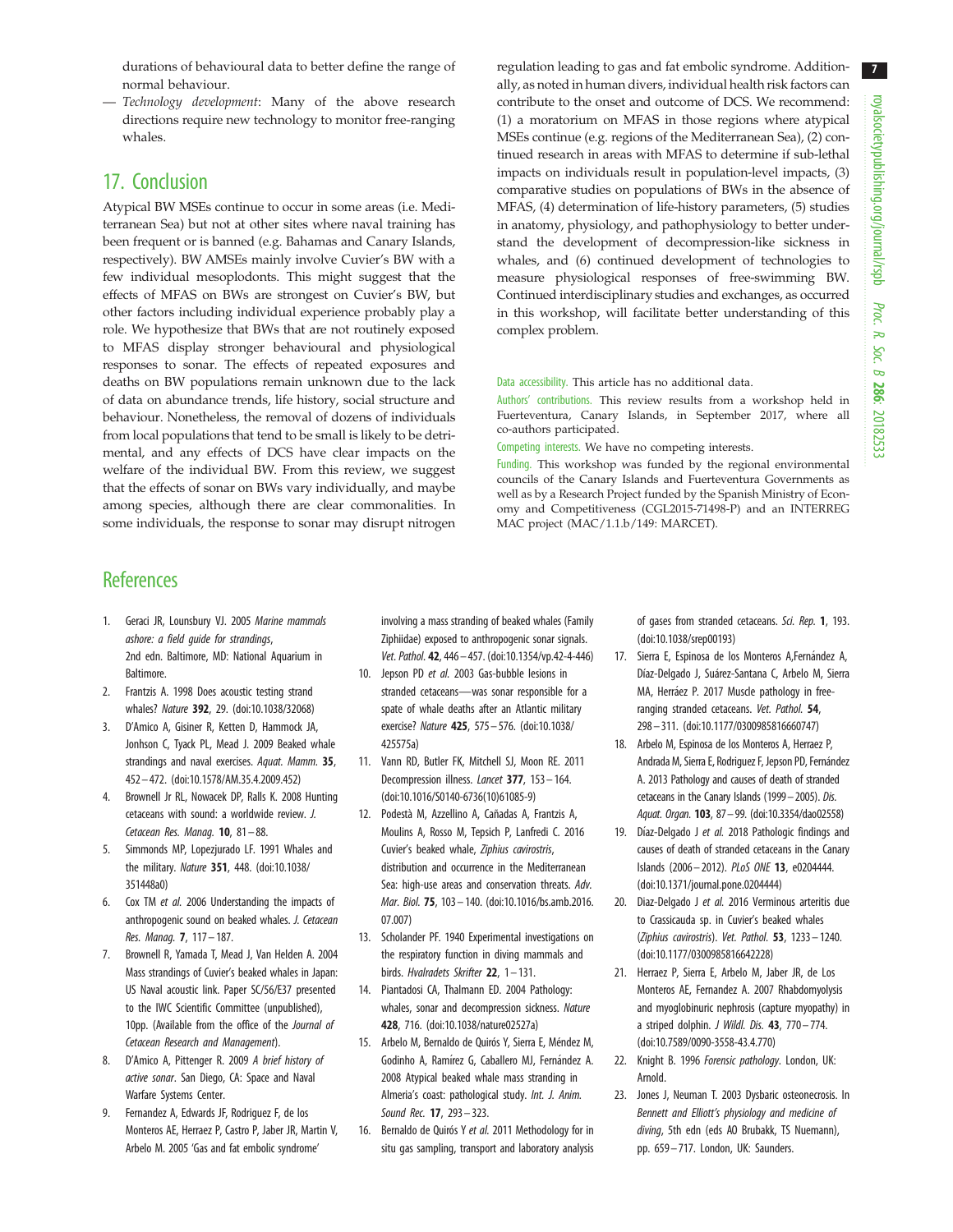- 24. Fernández A et al. 2012 Last 'atypical' beaked whales mass stranding in the Canary Islands (July, 2004). J. Mar. Sci. Res. Dev. 2. (doi:10.4172/2155- 9910.1000107)
- 25. Bernaldo de Quirós Y, González-Díaz Ó, Arbelo M, Sierra E, Sacchini S, Fernández A. 2012 Decompression vs. decomposition: distribution, amount, and gas composition of bubbles in stranded marine mammals. Front. Physiol. 3, 177. (doi:10.3389/fphys.2012.00177)
- 26. Bernaldo de Quirós Y et al. 2016 Differentiation at necropsy between in vivo gas embolism and putrefaction using a gas score. Res. Vet. Sci.106, 48 – 55. (doi:10.1016/j.rvsc.2016.03.007)
- 27. Bernaldo de Quirós Y, González-Díaz O, Møllerløkken A, Brubakk AO, Hjelde A, Saavedra P, Fernández A. 2013 Differentiation at autopsy between in vivo gas embolism and putrefaction using gas composition analysis. Int. J. Legal Med. 127, 437 – 445. (doi:10. 1007/s00414-012-0783-6)
- 28. Danil K, St. Leger JA, Dennison S, Bernaldo de Quirós YB, Scadeng M, Nilson E, Beaulieu N. 2014 Clostridium perfringens septicemia in a long-beaked common dolphin Delphinus capensis: an etiology of gas bubble accumulation in cetaceans. Dis. Aquat. Organ. 111, 183– 190. (doi:10.3354/dao02783)
- 29. Moore MJ, Early GA. 2004 Cumulative sperm whale bone damage and the bends. Science 306, 2215. (doi:10.1126/science.1105452)
- 30. Jepson PD et al. 2005 Acute and chronic gas bubble lesions in cetaceans stranded in the United Kingdom. Vet. Pathol. 42, 291– 305. (doi:10.1354/ vp.42-3-291)
- 31. Houser DS, Dankiewicz-Talmadge LA, Stockard TK, Ponganis PJ. 2010 Investigation of the potential for vascular bubble formation in a repetitively diving dolphin. J. Exp. Biol. 213, 52 – 62. (doi:10.1242/jeb. 028365)
- 32. Dennison S et al. 2012 Bubbles in live-stranded dolphins. Proc. R. Soc. B 279, 1396– 1404. (doi:10. 1098/rspb.2011.1754)
- 33. Van Bonn W, Dennison S, Cook P, Fahlman A. 2013 Gas bubble disease in the brain of a living California sea lion (Zalophus californianus). Front. Physiol. 4, 5. (doi:10.3389/fphys.2013.00005)
- 34. Fernández A, Sierra E, Díaz-Delgado J, Sacchini S, Sánchez-Paz Y, Suárez-Santana C, Arregui M, Arbelo M, de Quirós YB. 2017 Deadly acute decompression sickness in Risso's dolphins. Sci. Rep. 7, 13621. (doi:10.1038/s41598-017-14038-z)
- 35. Edmonds C, Bennett M, Lippmann J, Mitchell SJ. 2015 Diving and subaquatic medicine, 5th edn. Boca Raton, FL: CRC Press.
- 36. García-Párraga D et al. 2014 Decompression sickness ('the bends') in sea turtles. Dis. Aquat. Organ. 111, 191– 205. (doi:10.3354/dao02790)
- 37. Mackay RS. 1982 Dolphins and the bends. Science 216, 650. (doi:10.1126/science.7071606)
- 38. Hooker SK, Baird RW, Fahlman A. 2009 Could beaked whales get the bends? Effect of diving behaviour and physiology on modelled gas exchange for three species: Ziphius cavirostris, Mesoplodon densirostris and Hyperoodon

ampullatus. Respir. Physiol. Neurobiol. 167, 235 – 246. (doi:10.1016/j.resp.2009.04.023)

- 39. Garcia Párraga D, Moore M, Fahlman A. 2018 Pulmonary ventilation –perfusion mismatch: a novel hypothesis for how diving vertebrates may avoid the bends. Proc. R. Soc. B. 285, 20180482. (doi:10. 1098/rspb.2018.0482)
- 40. Hooker SK et al. 2012 Deadly diving? Physiological and behavioural management of decompression stress in diving mammals. Proc. R. Soc. B 279, 1041– 1050. (doi:10.1098/rspb.2011.2088)
- 41. Moore MJ, Hammar T, Arruda J, Cramer S, Dennison S, Montie E, Fahlman A. 2011 Hyperbaric computed tomographic measurement of lung compression in seals and dolphins. *J. Exp. Biol.* **214**, 2390-2397. (doi:10.1242/jeb.055020)
- 42. Fahlman A, Hooker S, Olszowka A, Bostrom B, Jones DR. 2009 Estimating the effect of lung collapse and pulmonary shunt on gas exchange during breathhold diving: the Scholander and Kooyman legacy. Respir. Physiol. Neurobiol. 165, 28– 39. (doi:10. 1016/j.resp.2008.09.013)
- 43. Piscitelli MA, Raverty SA, Lillie MA, Shadwick RE. 2013 A review of cetacean lung morphology and mechanics. J. Morphol. 274, 1425 – 1440. (doi:10. 1002/jmor.20192)
- 44. McDonald BI, Ponganis PJ. 2012 Lung collapse in the diving sea lion: hold the nitrogen and save the oxygen. Biol. Lett. 8, 1047– 1049. (doi:10.1098/rsbl. 2012.0743)
- 45. Moore C, Moore M, Trumble S, Niemeyer M, Lentell B, McLellan W, Costidis A, Fahlman A. 2013 A comparative analysis of marine mammal tracheas. J. Exp. Biol. 217, 1154– 1166. (doi:10.1242/jeb. 093146)
- 46. Pabst DA, McLellan WA, Rommel SA. 2016 How to build a deep diver: the extreme morphology of mesoplodonts. Integr. Comp. Biol. 56, 1337 – 1348. (doi:10.1093/icb/icw126)
- 47. Ponganis PJ, Meir JU, Williams CL. 2011 In pursuit of Irving and Scholander: a review of oxygen store management in seals and penguins. J. Exp. Biol. 214, 3325 – 3339. (doi:10.1242/jeb.031252)
- 48. Sleet RB, Sumich JL, Weber LJ. 1981 Estimates of total blood-volume and total-body weight of a sperm whale (Physeter catodon). Can. J. Zool. 59, 567 – 570. (doi:10.1139/z81-083)
- 49. Ridgway S, Johnston DG. 1966 Blood oxygen and ecology of porpoises of three genera. Science 151, 1651– 1654. (doi:10.1126/science.151.3709.456)
- 50. Velten BP, Dillaman RM, Kinsey ST, McLellan WA, Pabst DA. 2013 Novel locomotor muscle design in extreme deep-diving whales. J. Exp. Biol. 216, 1862– 1871. (doi:10.1242/jeb.081323)
- 51. Cameron JR, Skofronick JG, Grant RM. 1992 Medical physics: physics of the body. Madison, WI: Medical Physics Publishing Corporation.
- 52. Sierra E, Fernandez A, Espinosa de Los Monteros A, Diaz-Delgado J, Bernaldo de Quiros Y, Garcia-Alvarez N, Arbelo M, Herráez P. 2015 Comparative histology of muscle in free ranging cetaceans: shallow versus deep diving species. Sci. Rep. 5, 15909. (doi:10. 1038/srep15909)
- 53. Lonati GL, Westgate AJ, Pabst DA, Koopman HN. 2015 Nitrogen solubility in odontocete blubber and mandibular fats in relation to lipid composition. J. Exp. Biol. 218, 2620 – 2630. (doi:10.1242/jeb. 122606)
- 54. Koopman HN, Westgate AJ. 2012 Solubility of nitrogen in marine mammal blubber depends on its lipid composition. *J. Exp. Biol.* **215**, 3856-3863. (doi:10.1242/jeb.074443)
- 55. Fahlman A, Schmidt A, Jones DR, Bostrom BL, Handrich Y. 2007 What extent might  $N<sub>2</sub>$  limit dive performance in king penguins? J. Exp. Biol. 210, 3344– 3355. (doi:10.1242/jeb.008730)
- 56. McDonald BI, Johnson M, Madsen PT. 2018 Dive heart rate in harbour porpoises is influenced by exercise and expectations. J. Exp. Biol. 221, jeb168740. (doi:10.1242/jeb.168740)
- 57. Noren SR, Kendall T, Cuccurullo V, Williams TM. 2012 The dive response redefined: underwater behavior influences cardiac variability in freely diving dolphins. J. Exp. Biol. 215(Pt 16), 2735– 2741. (doi:10.1242/jeb.069583)
- 58. Elmegaard SL, Johnson M, Madsen PT, McDonald BI. 2016 Cognitive control of heart rate in diving harbor porpoises. Curr. Biol. 26, R1175 –R1176. (doi:10. 1016/j.cub.2016.10.020)
- 59. Williams TM et al. 2015 Exercise at depth alters bradycardia and incidence of cardiac anomalies in deep-diving marine mammals. Nat. Commun. 6, 6055. (doi:10.1038/ncomms7055)
- 60. Miedler S, Fahlman A, Valls Torres M, Alvaro Alvarez T, Garcia-Parraga D. 2015 Evaluating cardiac physiology through echocardiography in bottlenose dolphins: using stroke volume and cardiac output to estimate systolic left ventricular function during rest and following exercise. J. Exp. Biol. 218(Pt 22), 3604– 3610. (doi:10.1242/jeb.131532)
- 61. Elsner R, Blix A, Kjekshus J. 1978 Tissue perfusion and ischemia in diving seals. Physiologist 21, 33.
- 62. Zapol WM, Liggins GC, Schneider RC, Qvist J, Snider MT, Creasy RK, Hochachka PW. 1979 Regional blood-flow during simulated diving in the conscious Weddell seal. J. Appl. Physiol. 47, 968-973. (doi:10.1152/jappl.1979.47.5.968)
- 63. Guyton GP, Stanek KS, Schneider RC, Hochachka PW, Hurford WE, Zapol DG, Liggins GC, Zapol WM. 1995 Myoglobin saturation in free-diving Weddell seals. J. Appl. Physiol. 79, 1148– 1155. (doi:10.1152/jappl. 1995.79.4.1148)
- 64. Jobsis P, Ponganis P, Kooyman G. 2001 Effects of training on forced submersion responses in harbor seals. J. Exp. Biol. 204, 3877-3885.
- 65. Baird RW, Webster DL, McSweeney DJ, Ligon AD, Schorr GS, Barlow J. 2006 Diving behaviour of Cuvier's (Ziphius cavirostris) and Blainville's (Mesoplodon densirostris) beaked whales in Hawai'i. Can. J. Zool. 84, 1120– 1128. (doi:10.1139/z06-095)
- 66. Tyack PL, Johnson M, Soto NA, Sturlese A, Madsen PT. 2006 Extreme diving of beaked whales. J. Exp. Biol. 209, 4238– 4253. (doi:10.1242/jeb.02505)
- 67. Schorr GS, Falcone EA, Moretti DJ, Andrews RD. 2014 First long-term behavioral records from Cuvier's beaked whales (Ziphius cavirostris) reveal